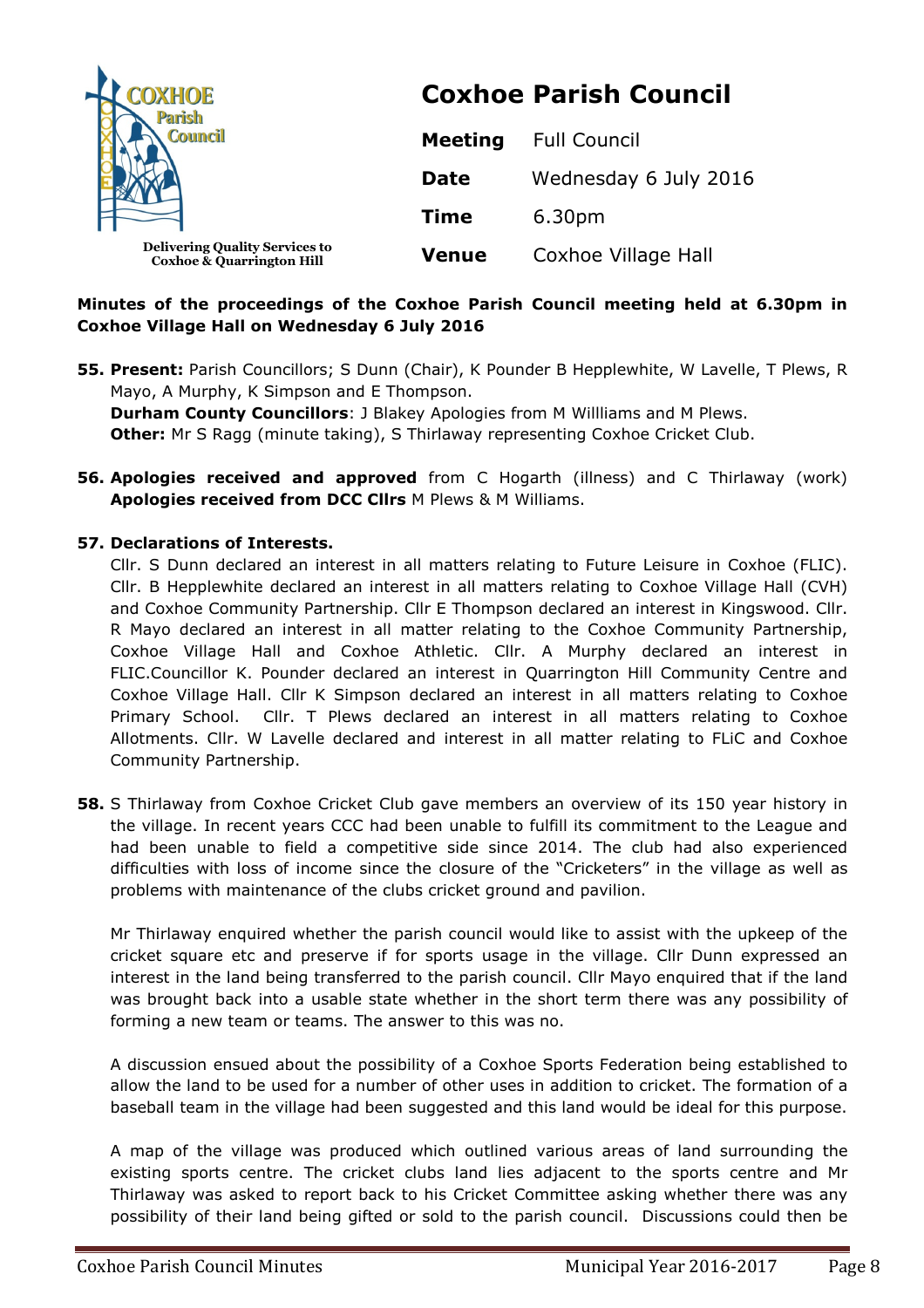moved forward regarding the possibility of creating a sports federation. Mr Thirlaway agreed to report back to the parish council in due course.

- **59. Police and Neighbourhood Wardens Reports.** No police report had been received.
- **60. Representations from residents of the parish.** None
- **61. Minutes of the General Meeting of the Council held on the 1 June 2016.**

With the deletion of the word "Done" from the end of Minute no 43 it was resolved that the minutes were a true and accurate record on the meeting and would be signed by the Chair

**62. Clerks report on matters raised the previous month.** Members were updated on the progress of matter circulated in the report. At this point in the agenda it was reported that Cllr C Hogarth had informed the chairman that she wished to resign as Vice Chairman of the parish council. Cllr K Simpson was nominated by Cllr Mayo and seconded for this position by Cllr Plews. Cllr W Lavelle was also nominated but declined the offer as did not consider having sufficient time to perform the duties satisfactorily.

Cllr K Simpson agreed to accept the position of Vice Chairman forthwith.

Members had been appointed to individual tasks until such time as a new clerk was appointed. Cllr C Hogarth had also informed the Chairman that she also wished to relinquish the post of acting clerk which she had been undertaking since the departure of G Price. Members resolved that the chairman appoint a locum clerk to take on administrative tasks until such time as a permanent appointment could be made. Interviews for a permanent clerk were to be held on the 10 July.

With regard to minute 53 it was reported that a council resident had expressed a wish to obtain an allotment however the resident concerned had not responded to the offer of an allotment and this had been allocated to the next person on the list. This needs resolving amicably when the next allotment becomes vacant or sooner if possible.

- **63. Durham County Councillors update.** Items reported by DCC Councillor J Blakey, included the County Durham Plan consultation, Milburngate House and the Gates redevelopment,, HLF for Seaham Quay, car parking charges, air quality in Durham City, the Gala Theatre. One item of local importance was the reference to the suggestion of a lay-by for the primary schools extension and a reduction in speed limit outside the school. It was reported that DCC officers do not support this suggestion. Reference was also made to the removal of street lights from the A177
- **64. Report of the Children and Young Peoples Service Coordinator.** It was reported that interviews for the youth service vacancies would be held over the weekend 10/11 July. Three applicants had been received for the Youth Workers post and six for the auxillary post. Application forms were available for interviewers and it was resolved that the panel should meet to draft questions for use during the interview process and to discuss interview timings and process..
- **65. Members reports from meetings attended.** Nothing to report from members.
- **66. CDALC & EDRCAAP** The chairman advised that at the EDR Local Council's Committee Meeting members had discussed what other councils do for Christmas and the use of selfwatering planters. It was resolved that the council should investigate the use of self-watering planters for 2017 and that discussions be held with other clerks regarding the provision of Christmas decorations for 2016. An electricity point had been provided in the Memorial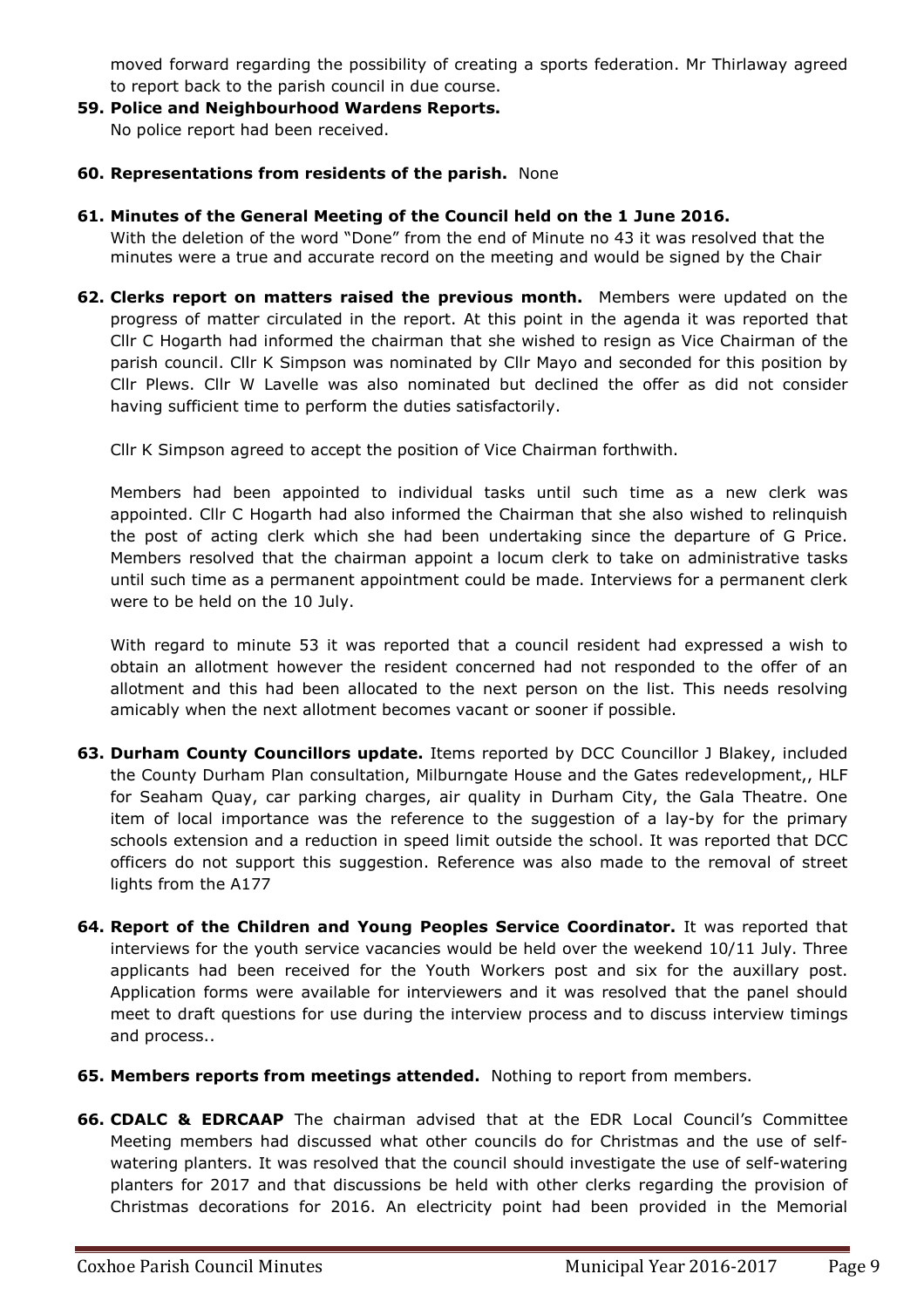Garden for Christmas decorations but had not been used last year. There was nothing to report from CDALC meeting as council representative had submitted their apologies.

It was reported that It's Up to You funding was available for capital projects and that consideration be given to submitting an application from the Leisure Centre or by our youth work team by the closure date of the 12 August 2016.

- **67. PP2**. Nothing to report.
- **68. Neighbourhood Plan.** The Chair advised that the advert for the Community Engagement Officer had attracted some interest and that an appointment would be made shortly. Progress on this plan had been deferred until the officer was in post.

Members attention was also drawn to the County Durham Plan "Issues and Options Paper" which had been released recently and that the closing date for any responses to this consultation was the 4 August 2016.

Reference was also made to the CDALC Neighbourhood Planning Working Group meeting scheduled for 10:00 on the 7 July in Great Aycliffe Town Council offices. The Cllr Dunn and Pounder intimated that they would attend this meeting.

- **69. Speed Humps at Cornforth Lane**. Cllr. Simpson reported that a letter needed to be sent to DCC Highways section regarding the monitoring and continuing misuse of this route and that a report would be submitted for the August meeting. The Police representative was not at work and Malcolm Smart needed to be contacted to move this item on.
- **70. Land Transfers in Coxhoe and Quarrington Hill.** The Chair advised that leases had been received for signature for Kingswood, the Village Hall and allotment land at Quarrington Hill.
- **71.** The land at Kingswood was a Freehold transfer subject to a covenant not to develop and if developed within 80 years then 80% of the value must be returned to DCC.

Quarrington Hill allotments was a straight forward transfer from DCC to the parish council.

The transfer of the Village Hall from the Coxhoe Village Hall Association to the parish council came with covenants and restrictions and was a 999 year lease and lease back to the Village hall Association. The Memorial Gardens, the Village Hall and car park are would become insured and maintained by the parish council. The Parish Council was to support the Village Hall Association to retain the village hall for community purposes. The Village hall Management Committee needs to make a resolution about this arrangement.

A resolution had already been made at a previous meeting that two members of the parish council would sign these documents on behalf of the parish Council. It was resolved that payment would need to be arranged for land survey and legal fees,

Standing Order 3g was suspended to permit the meeting to continue.

- **72. St Mary's Churchyard.** The parish council resolved to accept the quote of £120 plus VAT from Altogether Greener Ltd for the removal of self setting trees and stumps from around 15 headstones in the Church Yard.
- **73. Positioning of Floral Tubs**. Four new floral tubs had been donated by DCC to the parish council. There had been some concern as to positioning of the tubs due to the installation of a new fence east of Coxhoe near West Cornforth. The positioning of the tubs was not brilliant but the best that could be achieved at present. It was resolved that these tubs would become the responsibility of the parish council from April 2017.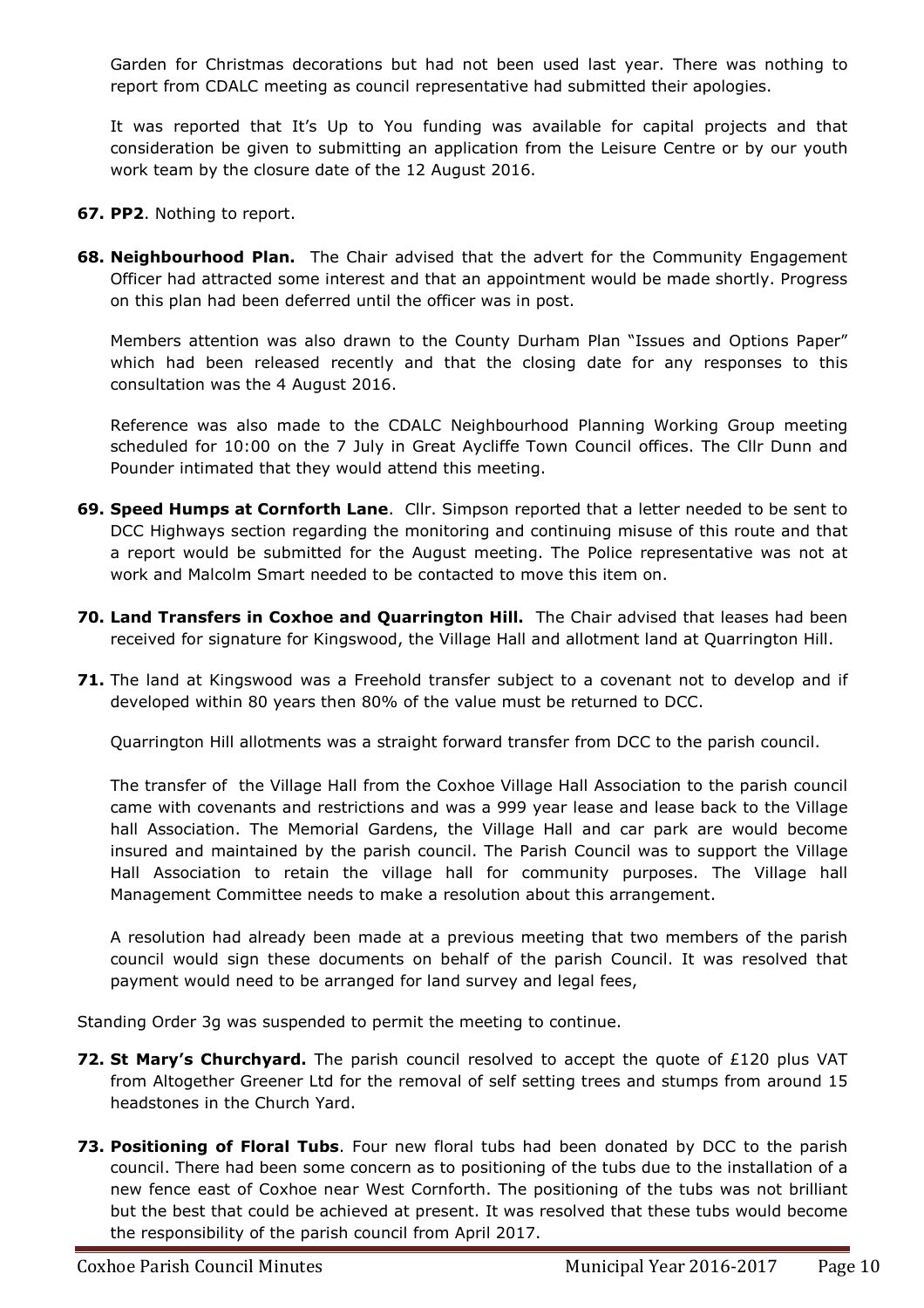At this point in the agenda Cllr Simpson reported that the wall upon which the noticeboard was situated was to be knocked down and rebuilt by the Methodist Chapel. It was resolved that the parish council should consult with the Methodist Chapel to ensure that the noticeboard was repositioned possibly on posts to make the noticeboards more attractive to residents. This function was delegated to K Simpson to provide details of the repositioning and appearance of the notice boards.

- **74. Membership of "The Key"** Members were requested to endorse the Chairman's actions to join this organisation as part of the council role in developing Youth Services. Members agreed to the payment of £198. Cllr Lavelle and A Hitchens were requested to work together to submit applications to this fund following membership payment Cllr Pounder was asked to tell the Quarrington Hill Friday Youth Club to start to submit their applications too.
- **75. Flag Pole**. As a result of a request from residents Members discussed in detail the erection of a flag pole in Coxhoe. Initial thoughts indicated installing a flag pole in the memorial garden but one resident had suggested this may detract from the war memorial itself. It was resolved by council that a flag pole would be a welcome addition to the parish and that consideration be given to flying a Coxhoe Parish Council Flag as well as the Union Jack, Commonwealth Flags etc.

Members agreed that Cllr Mayo should take appropriate advice from flag pole installation companies as to the siting of the pole, the investigation of services in the siting position, size of pole and flags in relation to the Village Hall and memorial garden in order to create the correct aesthetics for the village. Internal lanyards were considered to be preferential to avoid vandalism etc. Cllr Mayo should also investigate estimated costs of the flag pole and report back to a future council meeting for further comments and possible approval of the scheme in accordance with Standing Orders and Financial Regulations.

## **76. Correspondence for Information and Action.**

- i. **County Durham and Cleveland County Training Partnership.** Cllrs Dunn and Hepplewhite and the new clerk to be registered for the session on the 8 September 2016.
- ii. **CDALC Nominations** Members agreed to recommend the re-lection and nomination of existing CDALC Executive Committee postholders.
- iii. Members received information of the **CDALC circular of the County Durham Plan** and reminded of the 4 August deadline for any submissions
- iv. **Coxhoe Cricket Club** see minute no 58 as this item was brought forward on the agenda.
- v. **Historic England Consultation on Coxhoe War Memorial.** Members requested that Historic England be contacted to support the protection of the War Memorial. However they also wanted to see if the pedestal/base of the memorial could be upgraded to improve its appearance and would also suggest the addition of a new commemoration (possibly to the Somme) on the reverse of the memorial itself. Cllr B Hepplewhite was to be the contact point for Historic England once contact had been made with them.
- vi. **LCR Summer 2016 Magazine**. When this copy could be located members would be able to read contents at their Leisure. Copt located at the end of the meeting and is now available.
- vii. Members wished to record their thanks and appreciation to resident of the village Ian Foster for the considerable amount of work (all voluntary) he has undertaken in moving the Parish Councils website from one platform to another.

## **77. Finance.**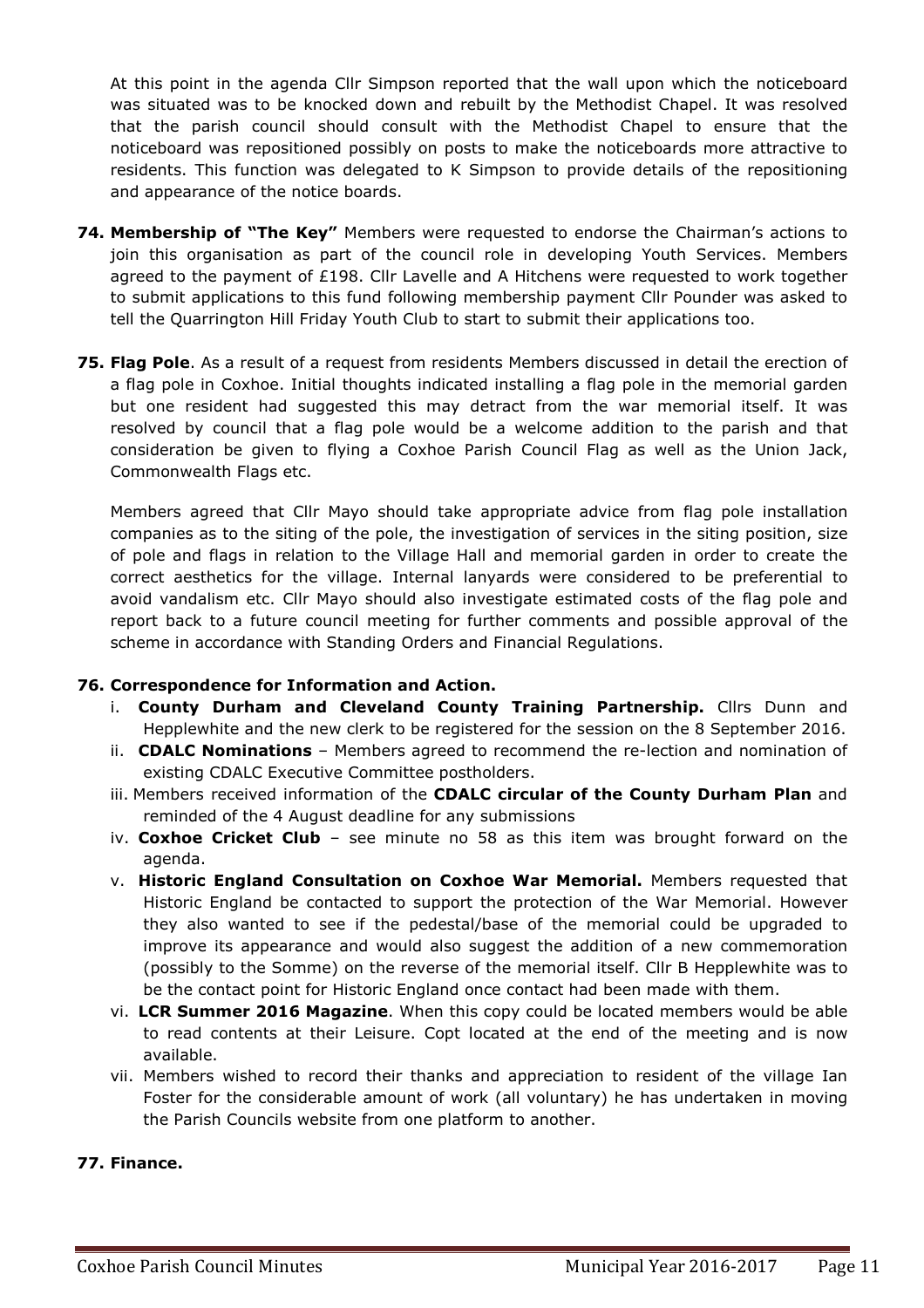a) **The schedule of payments for June was distributed for member's approval.** It was **resolved** that the accounts presented to members be accepted. This included all due payments, receipts and Direct Debits and additional items brought to the meeting.

## **78.The** that

| Company                         | <b>Purpose</b>                  | <b>Debit</b> | <b>Credit</b> |
|---------------------------------|---------------------------------|--------------|---------------|
| Altogether Greener              | Grounds Maintenance             | 516.19       |               |
| G Price (safety supply company) | Personal alarms                 | 52.55        |               |
| Mastercopy                      | Photocopier                     | 79.63        |               |
| <b>HMRC</b>                     | June PAYE                       | 422.00       |               |
| A Hitchens                      | May Salary                      | 1,064.61     |               |
| G Price                         | June Salary                     | 1000.22      |               |
| G Price                         | <b>Webmail Hosting</b>          |              |               |
| Three Mobile                    | C&YSC Phone                     | 25.00        |               |
| Three Mobile                    | Clerk Phone                     | 14.00        |               |
| <b>Total Business Group</b>     | Stationary                      | 287.15       |               |
| GPrice                          | Key deposits and allotment rent |              | 40.00         |
| <b>HMRC</b>                     | Duty/ VAT repayment             |              | 7,588.03      |

#### **Schedule of payments July 6th meeting**

In addition to the above schedule of payments members discussed that employees had been using their personal debit/credit card for parish council transactions and then receiving subsequent reimbursement back from the parish council.

As there is now more and more call for the use of credit/debit cards especially for on line transactions, it was agreed that the Cllr Dunn and Simpson should be given delegated authority to investigate the introduction of an Alto (prepaid debit card) for use by the next clerk. This would be subject to the introduction of adequate Standing Orders/Financial Regulations to provide protection for public monies and to satisfy both internal and external audit requirements.

- b) **To agree the Bank Reconciliation**. Due to the absence of the clerk there was no bank reconciliation to approve. New clerk to provide details as soon as possible after appointment.
- c) The request from the Lord Mayor of Durham for a request to his Mayors Appeal was received and details noted.
- d) Cllr Mayo expressed an interest at this point of the meeting and took no further part in the discussions or decision making process. **Request for funding Coxhoe Athletic FC.** It was **resolved** that £500 be granted on this occasion -details of bank account and other supporting documentation for grant purposes were discovered following this decision. Before the grant was paid members wanted written confirmation from Coxhoe Athletic that the equipment to be purchased from this grant could be made available to other sporting groups in the parish council area. Upon receipt of this confirmation the grant will be paid. Funding to come from grants budget
- e) **Delegated youth Budget.** This budget is available for smaller purchases and delegated authority was given to Cllr W Lavelle to obtain funding of up to £500 (per transaction) as part of the Youth Strategy Group in accordance with Financial Regulation 4.1. Payments made are to be recorded and agreed retrospectively with council and must be controlled within the available budget sums of £2,000 for Coxhoe and £1,000 for Quarrington Hill Youth services.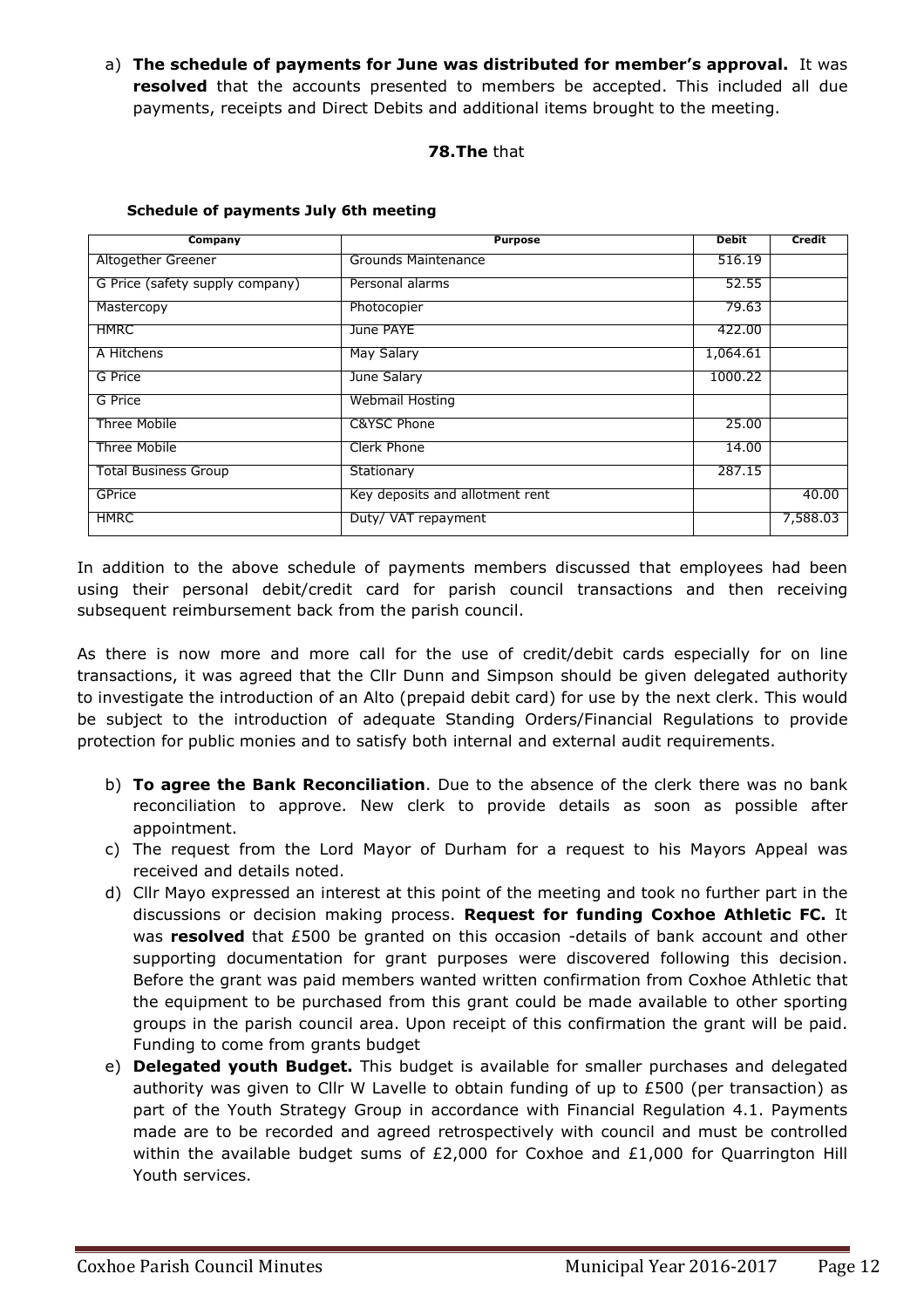- f) **Youth Provision Rent.** Council gave delegated Authority to Cllrs Dunn and Lavelle to agree the payment of half year rental costs (to March 2017) from the 2016/17 budget and a full years costs to be included in the 2017/18 budget processes.
- g) **Quarrington Hill entrance Stone.** Council had received two quotations for the removing of the existing concrete base and the removing and replacing of the stone entrance sign and the bedding of flag stones to the edge of the new base. It was resolved to accept ADH's quote for the sum of £1,320 plus VAT.
- h) **Request for Funding from FLIC.** Cllr Dunn declared an interest in this item and took no part in the discussion or decision making process. Cllr Simpson took the Chair and members resolved to agree the payment of £200 towards the establishment of a youth baseball programme in the village.
- i) Members agreed to the payment of the next Clerks **SLCC Membership**.

## **78. Planning matters.**

## **Planning Applications for Consideration.**

|                 | 22 School Avenue - rear extension - No objections<br>or concerns raised.                                                                                      |
|-----------------|---------------------------------------------------------------------------------------------------------------------------------------------------------------|
| Coxhoe DH6 4SW. | DM/16/01597/FPA. 43 Ashbourne Drive, Erection of single-storey extension at rear of dwelling to<br>replace conservatory. No objections or concerns<br>raised. |

## **79. Community reports.**

- **a) Quarrington Hill Community Centre**. The Chair advised that he was still hoping to attend a meeting of this group and was waiting for a date to be proposed. A consortium had been formed which could allow some energy expenditure to be claimed back for the next four years and this should be taken advantage of.
- **b) Quarrington Hill Front Street Regeneration Scheme.** A request was to be made to the sculptor of two previous sculptures in the area and County Durham Homes were to be contacted to see if a sculpture can be installed on their land. Reports were received that residents did not like "The Mound" which had recently been created in the village. It was suggested that the Front Street Regeneration Scheme be nominated as part of the County Durham Environment Awards scheme.

Members discussed the removal of four hanging baskets from the Quarrington Hill Community Centre. These had been deliberately removed to release funding for container watering in the village. Residents should have been told of this budget adjustment. It was also discussed why flower beds had been removed from the left hand side of the B6291 through the village.

- **c) Coxhoe Community Partnership**. Nothing to report.
- **d) Coxhoe Village Hall**. A report was circulated prior to the meeting. It was **resolved** that the report be noted and that the kitchen had been installed and equipment now purchased.
- **e) Active Life at Coxhoe**. A new Director had been appointed and new directors were still required. Finances were constantly under review to increase income and reduce costs.
- **f) Youth Strategy Group**. It was resolved to explore joint working with EDRCLCC and meet with three other youth providers within the AAP area to explore joint working/cooperation and funding etc. It was reported that the AAP if successful with their bid was to receive £10,000. Also four organisations where to get access to funds from North East Youth for Youth Sustainability. This was making two pots of money available and the clerk was to investigate whether the council could access this funding. If so costings were to be worked out by the clerk and a report provided by the clerk for the September Youth Strategy group meeting.
- **g) Kingswood Community Partnership.** Apart from the signing of the lease referred to earlier in the meeting there was nothing further to report. It was resolved that perhaps this scheme could be nominated for the County Durham Environment Awards.